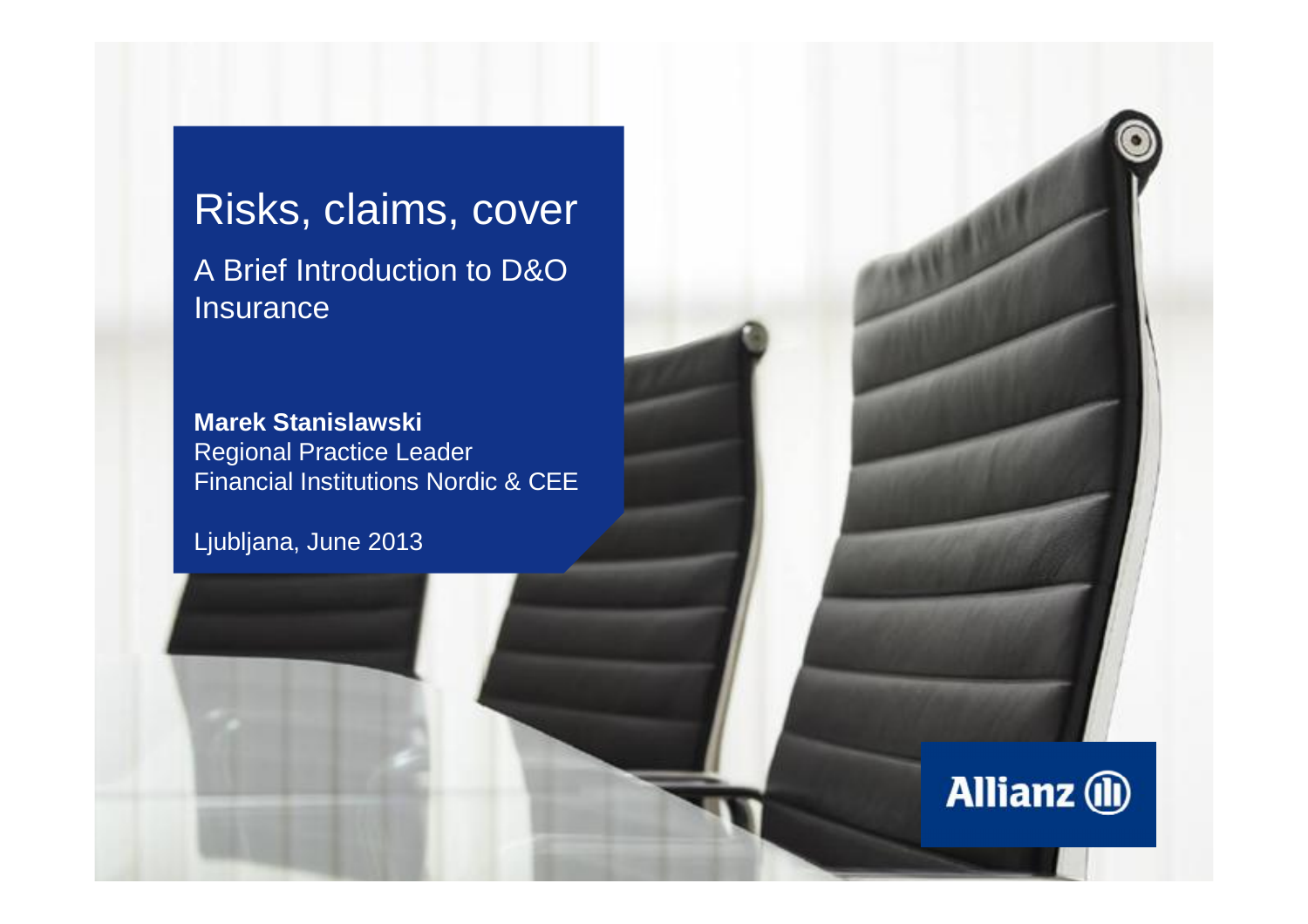

# **Agenda**

- **1** Overview of Directors and Officers risks
- **2** D&O: cover and applications
- **3** Recent developments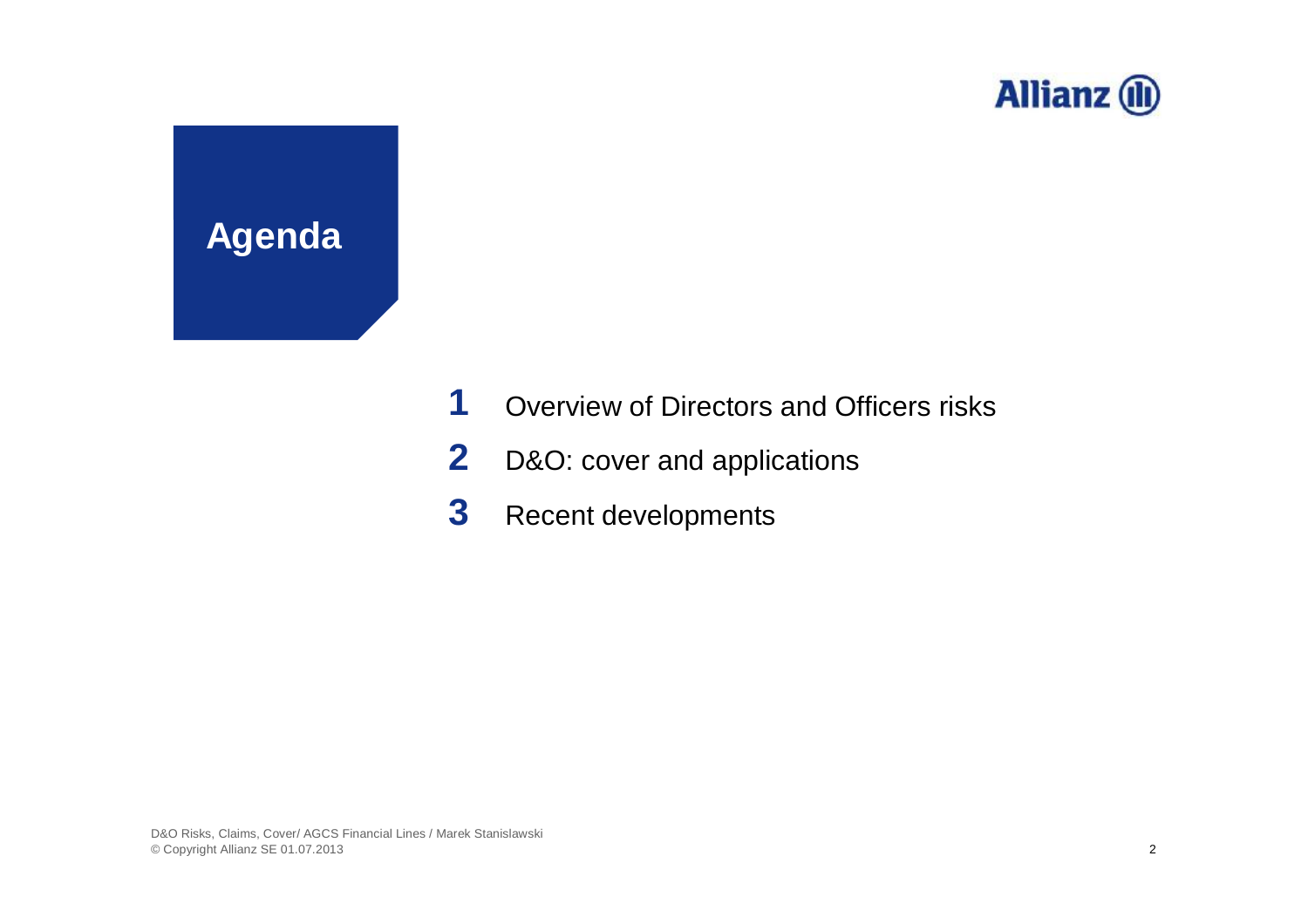

**Agenda**

### **1 Overview of Directors and Officers risks**

- **2** D&O: cover and applications
- **3** Recent developments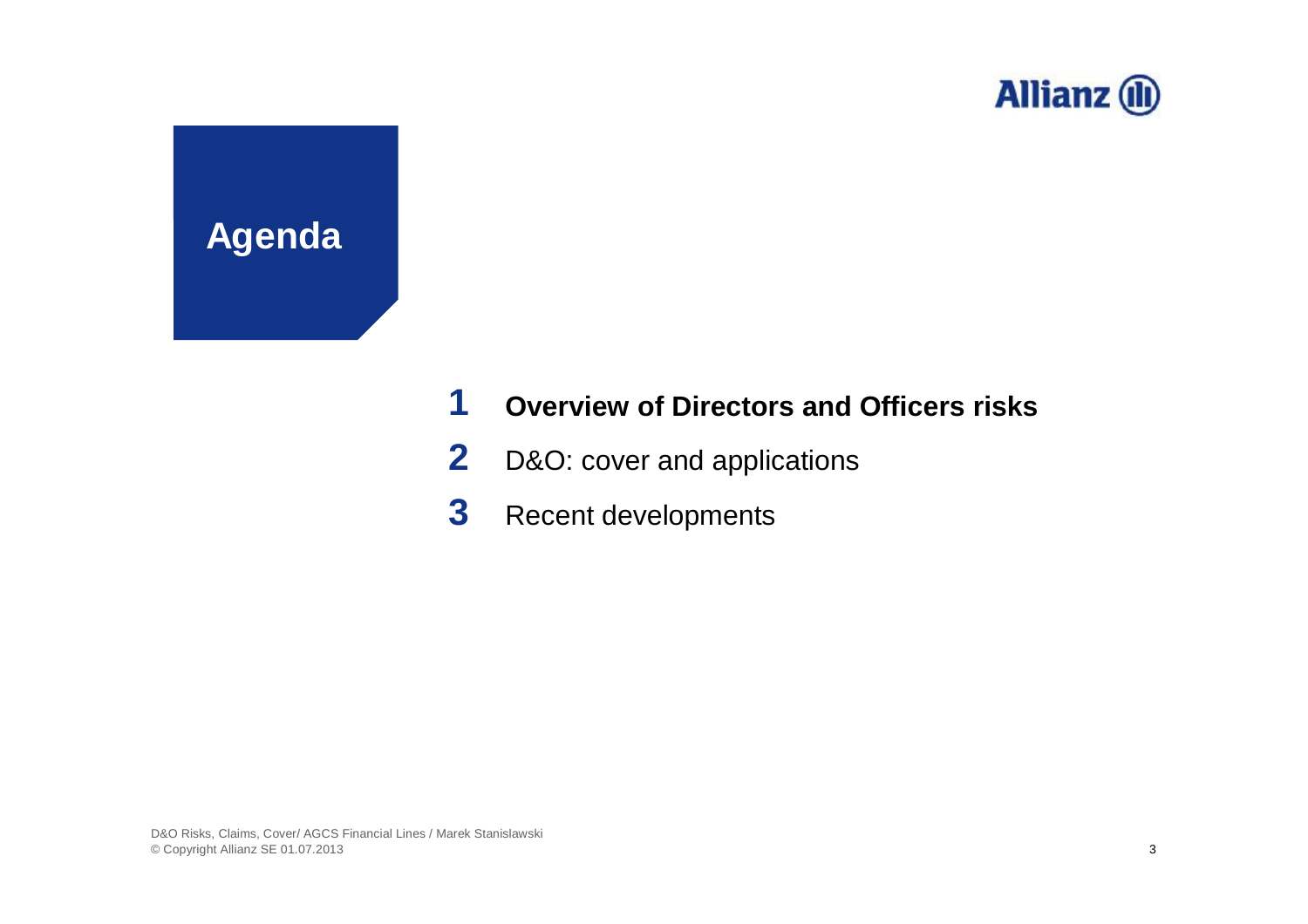



### "A ship in a harbor is safe… but that is not what ships are build for"

John A. Shedd

D&O Risks, Claims, Cover/ AGCS Financial Lines / Marek Stanislawski © Copyright Allianz SE 01.07.2013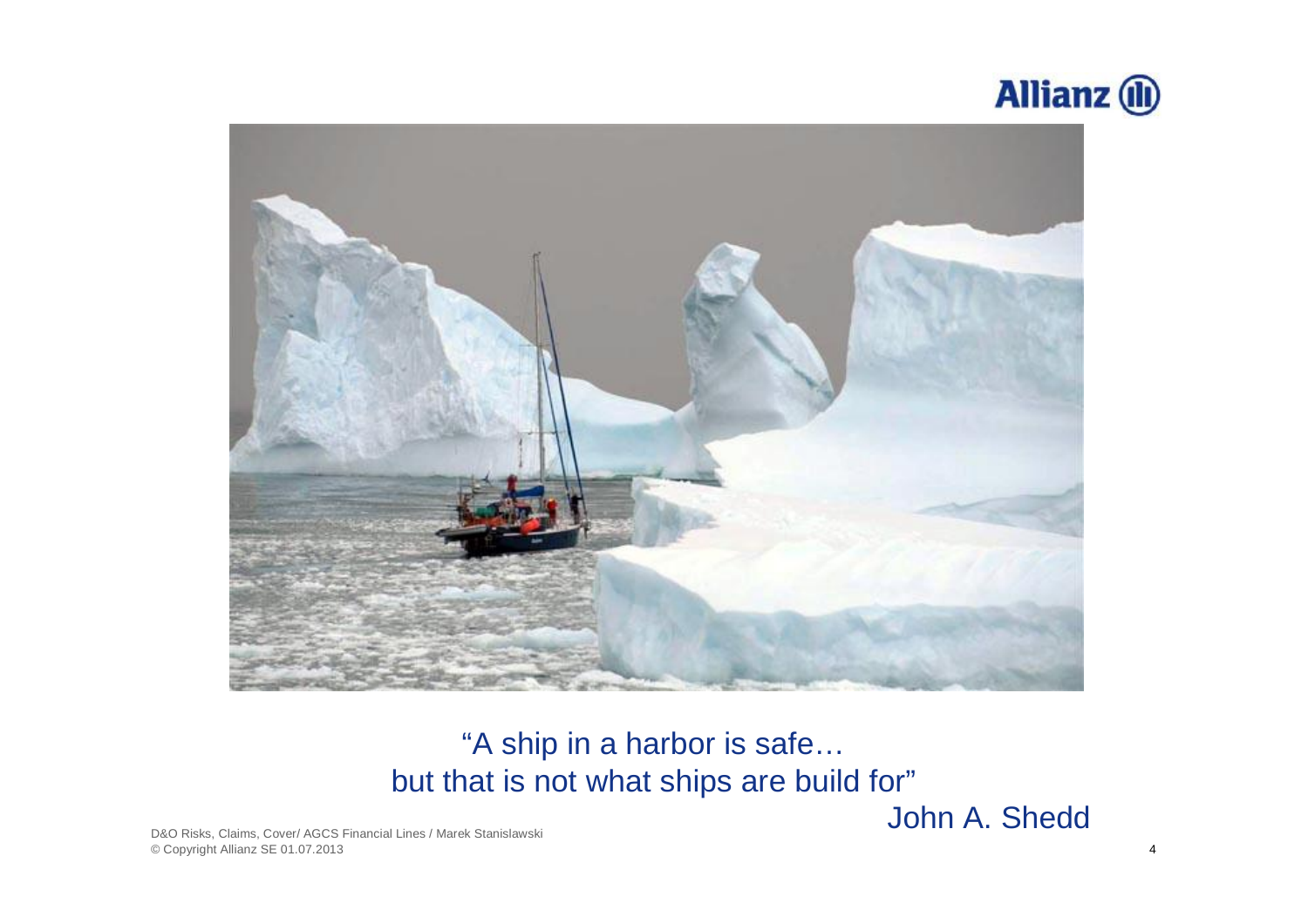

### **Main categories of claims**

Insolvency proceedings

Accounting irregularities / Financial reporting

Misrepresentation / Non disclosure/ Conspiracy

M & A activities

Dubious credits/sales/purchases

Deceptive trade practices

Misappropriation of company´s assets / Personal profit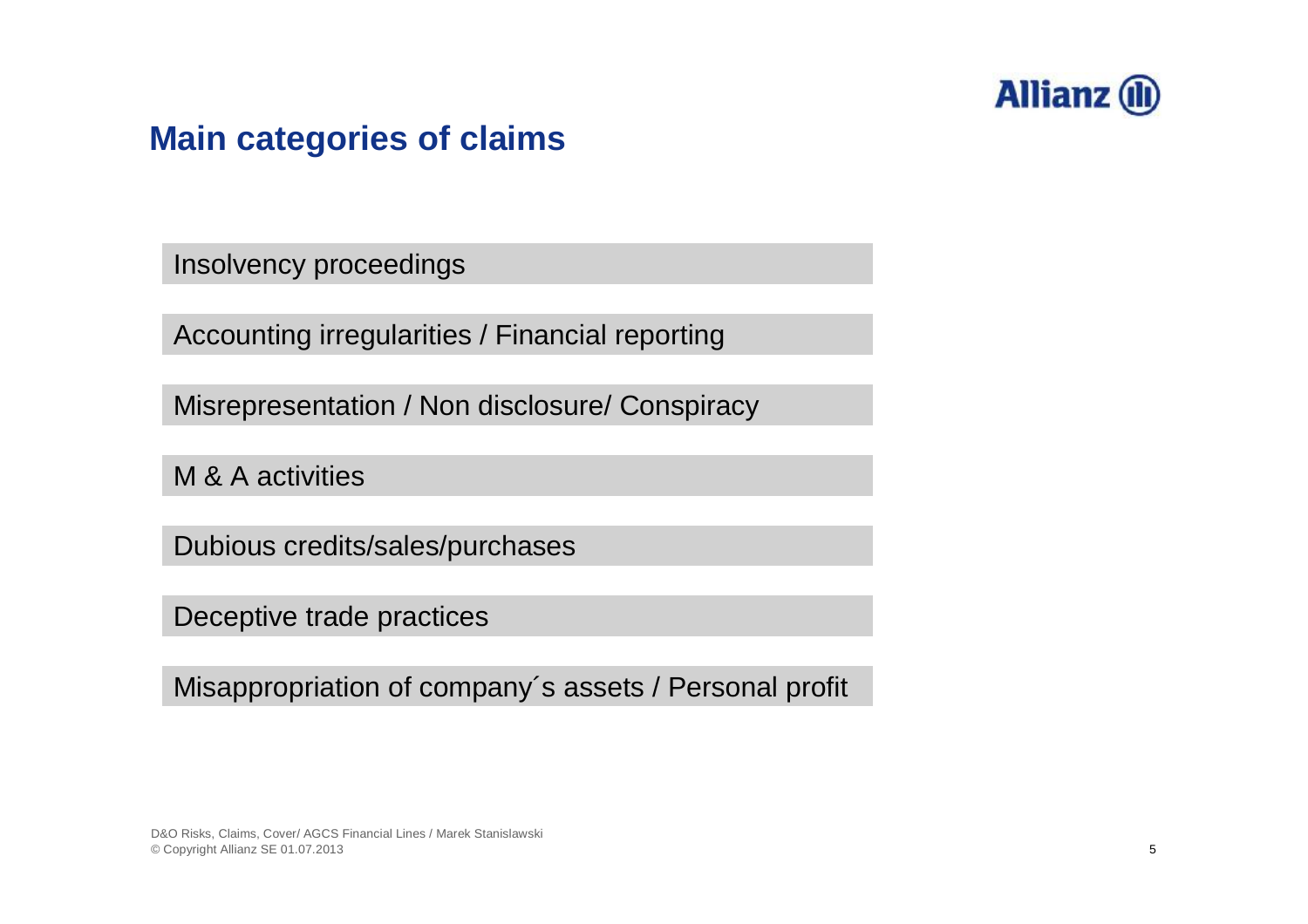

### **Main categories of claims - continued**

IPO/stock connected claims

Employment practices liability

Non payment of employers contributions / taxes

Breach of laws/standards (e.g. health/safety/pollution)

Other breaches of D & O duties

Financial Crisis

**Antitrust**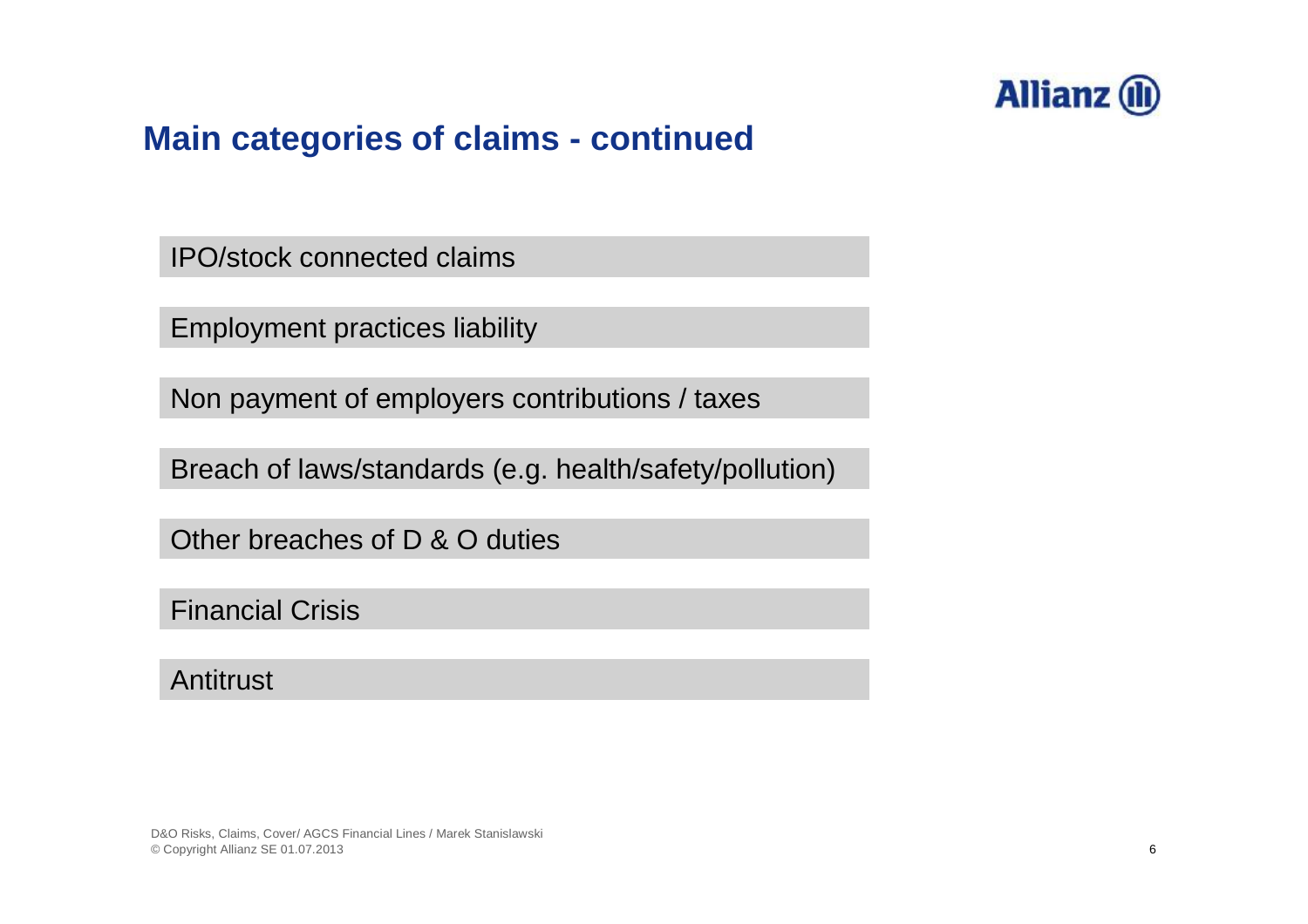

### **2 General D & O claims statistics** *(Europe, not CEE specific)*

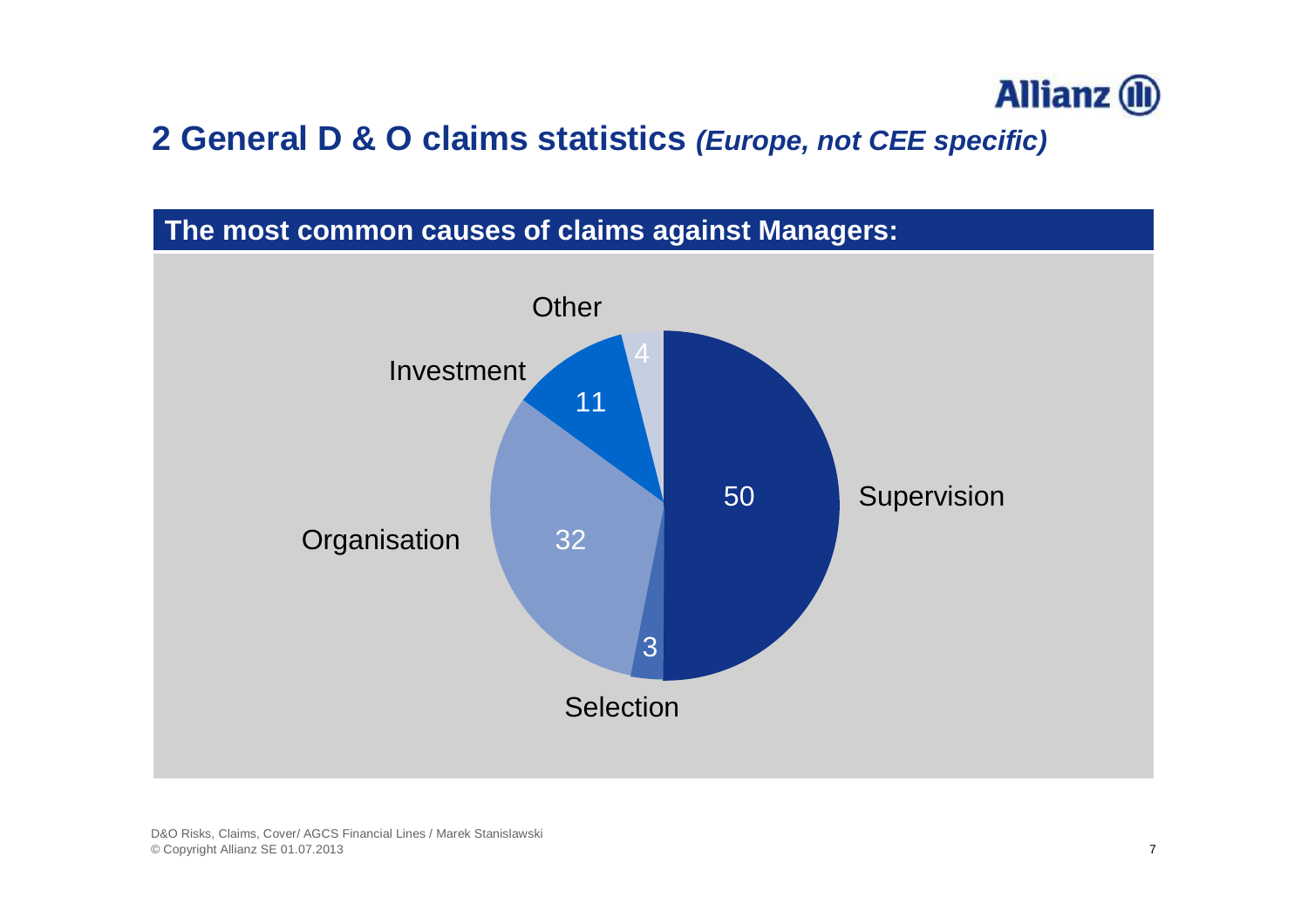

### **2 General D & O claims statistics** *(Europe, not CEE specific)*

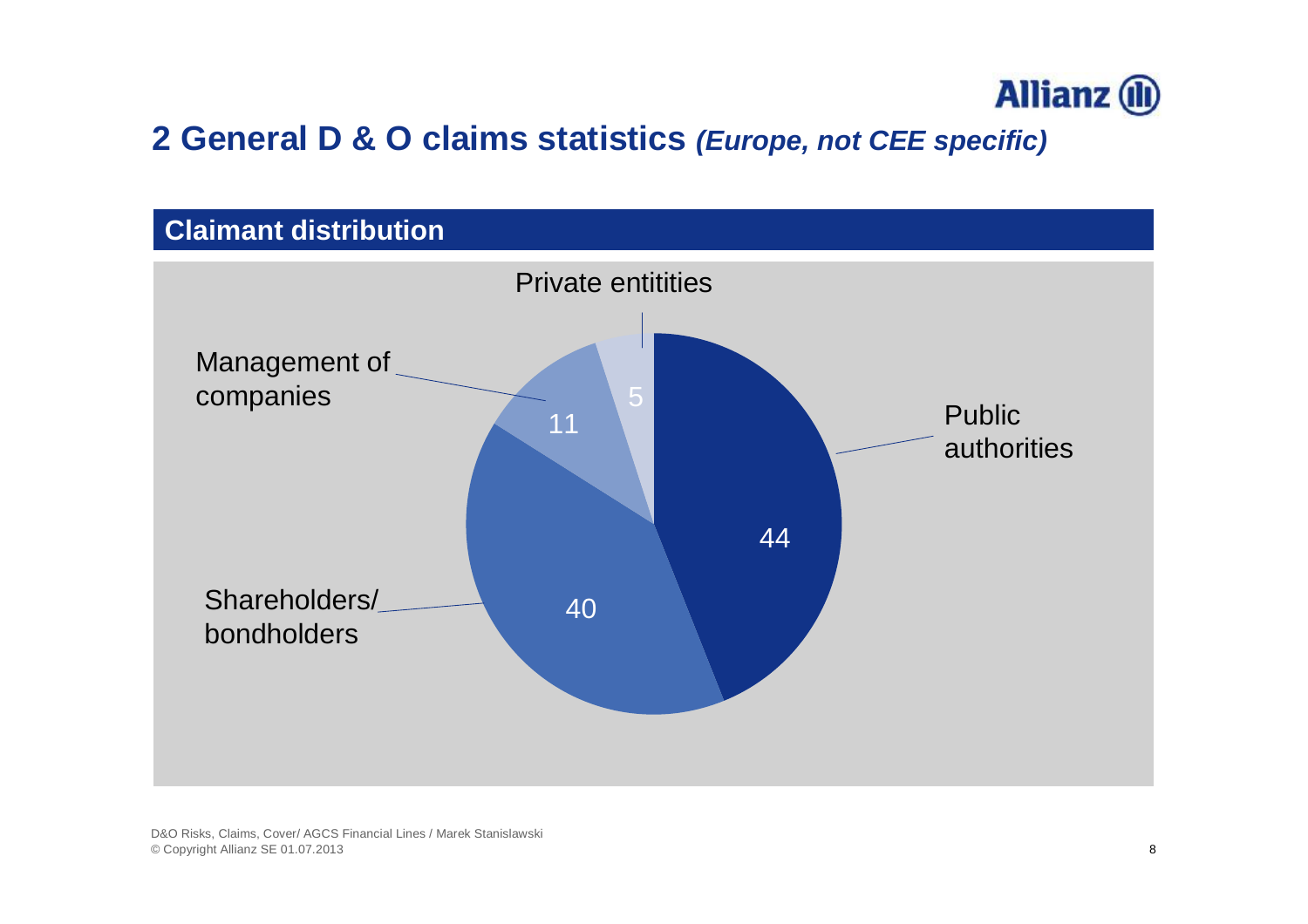

# **Agenda**

- **1** Overview of Directors and Officers risks
- **2 D&O: cover and applications**
- **3** Recent developments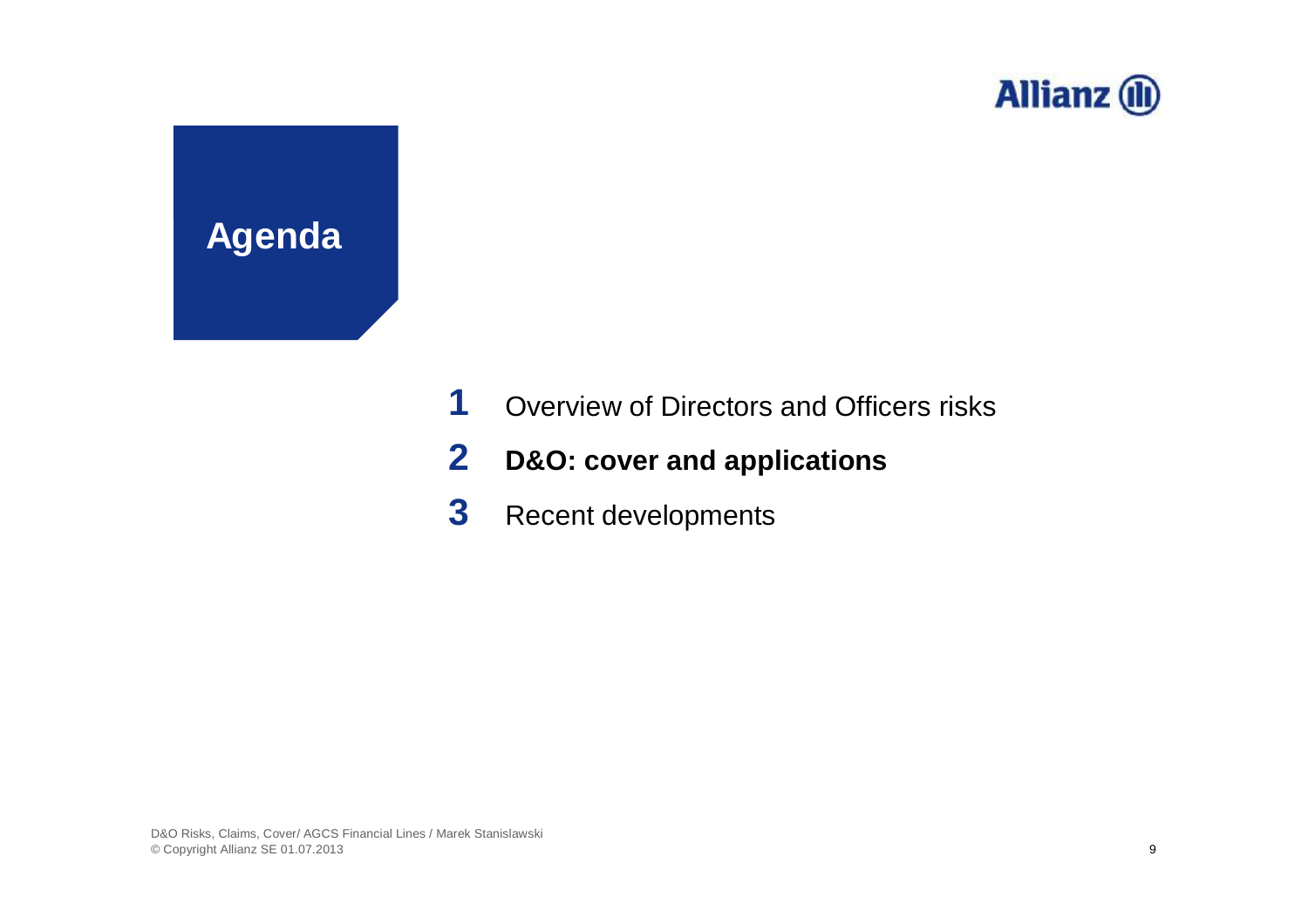

### **What is D&O Insurance?**

- Directors and Officers liability insurance is designed to protect the personal assets of the D&O from claims against their mismanagement
- Limited cover for the company is also granted
- Created in the 70s, "popularized" by the crisis:



Source: JP Morgan / Bloomberg, Jan 2005 2009

• One of the fastest developing products in insurance world

D&O Risks, Claims, Cover/ AGCS Financial Lines / Marek Stanislawski © Copyright Allianz SE 01.07.2013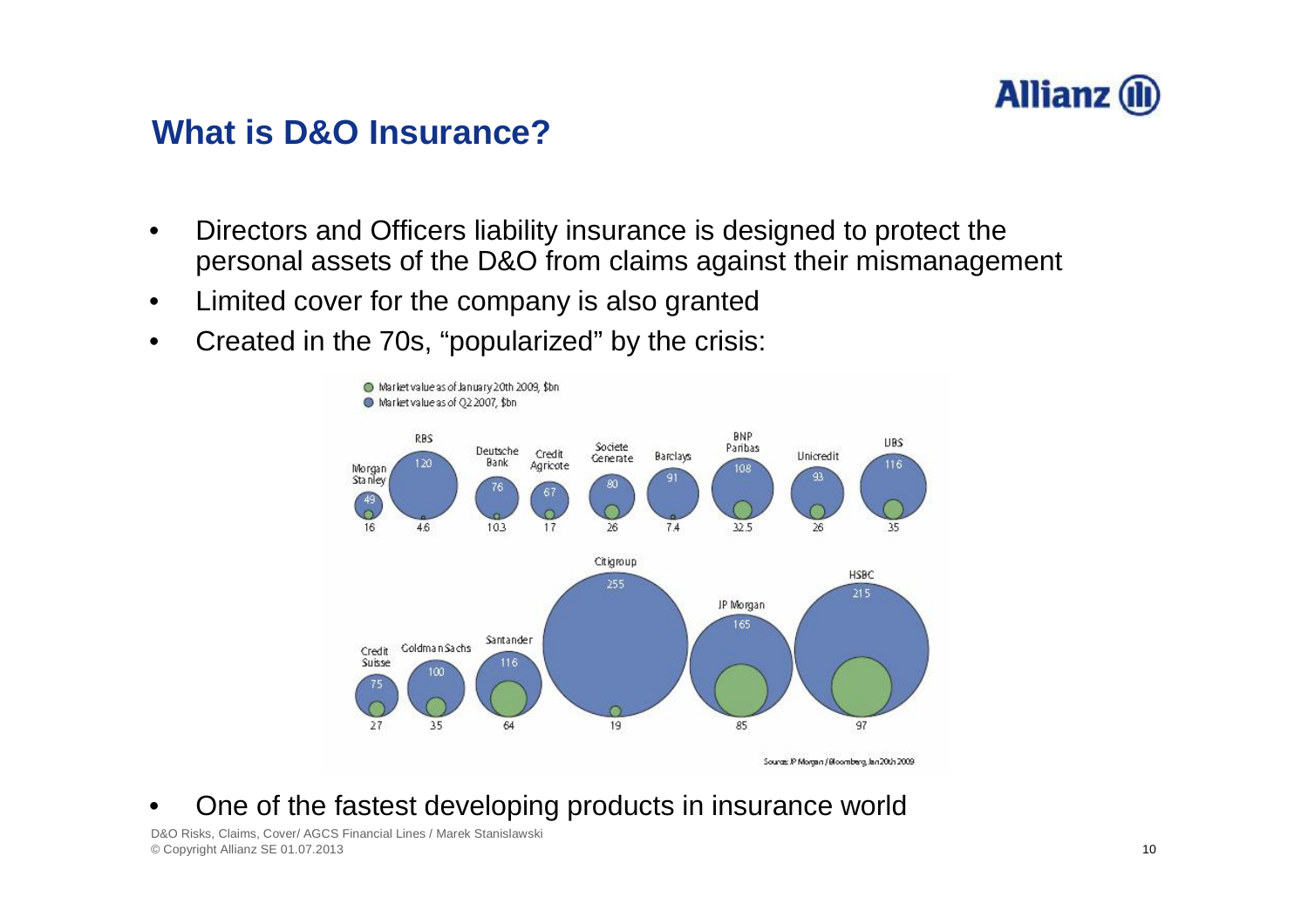# **Allianz** (1)

### **Policy structure**



D&O Risks, Claims, Cover/ AGCS Financial Lines / Marek Stanislawski © Copyright Allianz SE 01.07.2013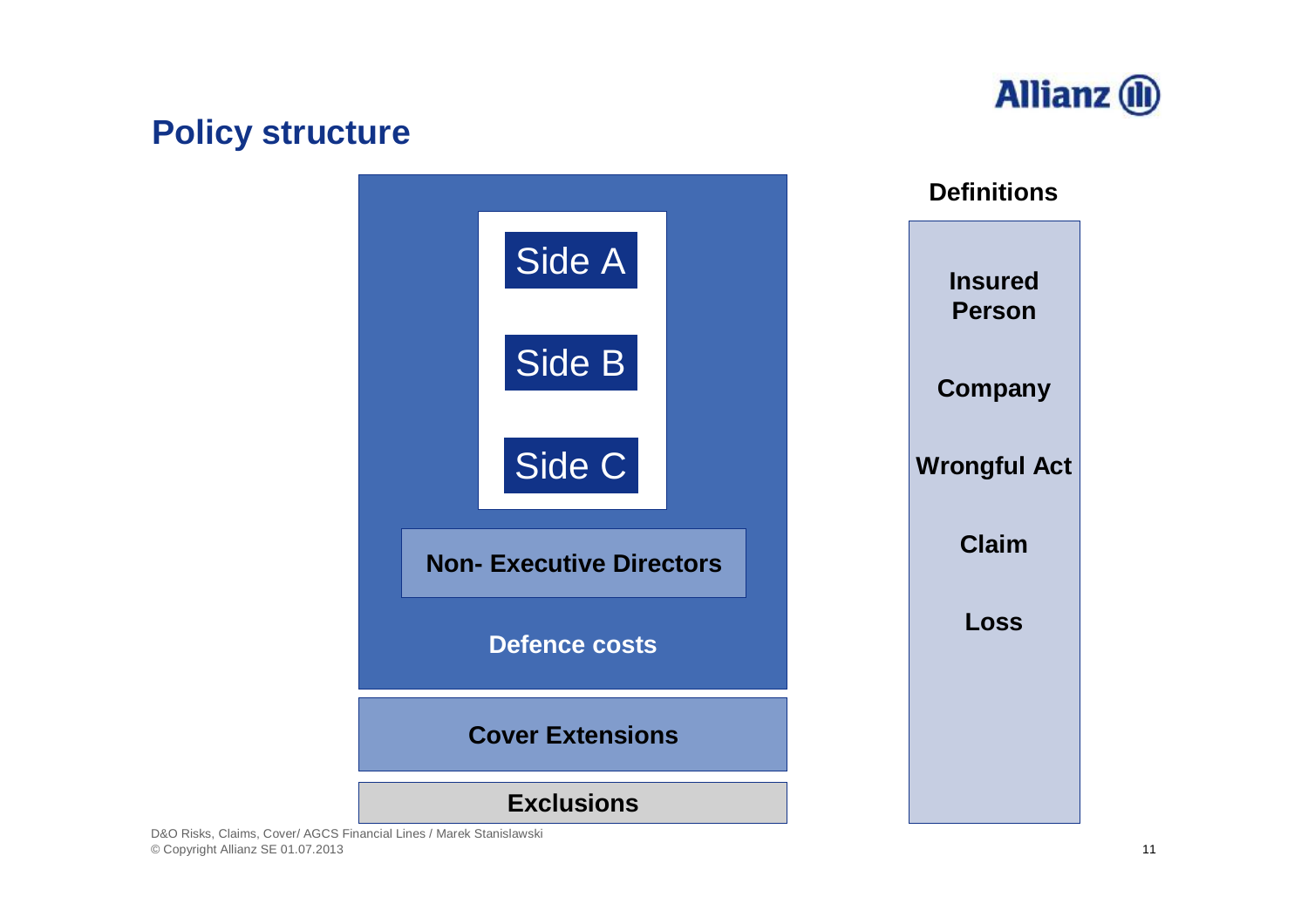

## **Definition: Who is insured?**

### INSURED PERSON

Any natural person who was, is or who during the POLICY PERIOD becomes:

- Director, Officer, proxy or NON-EXECUTIVE DIRECTOR or "de facto" director of the COMPANY, or the equivalent in any other jurisdiction in the given country;

- Shadow Director of the COMPANY as defined in section 251 of the UK Companies Act 2006 or any reenactment thereof, or the equivalent legislation in any other jurisdiction;

- an employee, director, officer, trustee, governor or equivalent of the COMPANY who, at the specific request of that COMPANY holds the position of a director, officer, trustee, governor or equivalent of an OUTSIDE ENTITY

- compliance committee member appointed by the COMPANY;
- Employee of the COMPANY who carries out a managerial or supervisory function for the COMPANY;
- Employee of the COMPANY who is joined as a party to any action against any person defined in here above.

#### INSURED PERSON shall also include

- lawful spouse or domestic partner of any INSURED PERSON as specified above where recovery is sought solely because joint property is held or owned by or on behalf of the spouse or domestic partner. There is no cover for any CLAIM that alleges a WRONGFUL ACT by the spouse or domestic partner;

- legal representatives, heirs, assigns or estates of an INSURED PERSON as specified above in the event of their death, incapacity, insolvency or bankruptcy for the WRONGFUL ACTS of such INSURED PERSON.

INSURED PERSON shall not include insolvency practitioners or external auditors.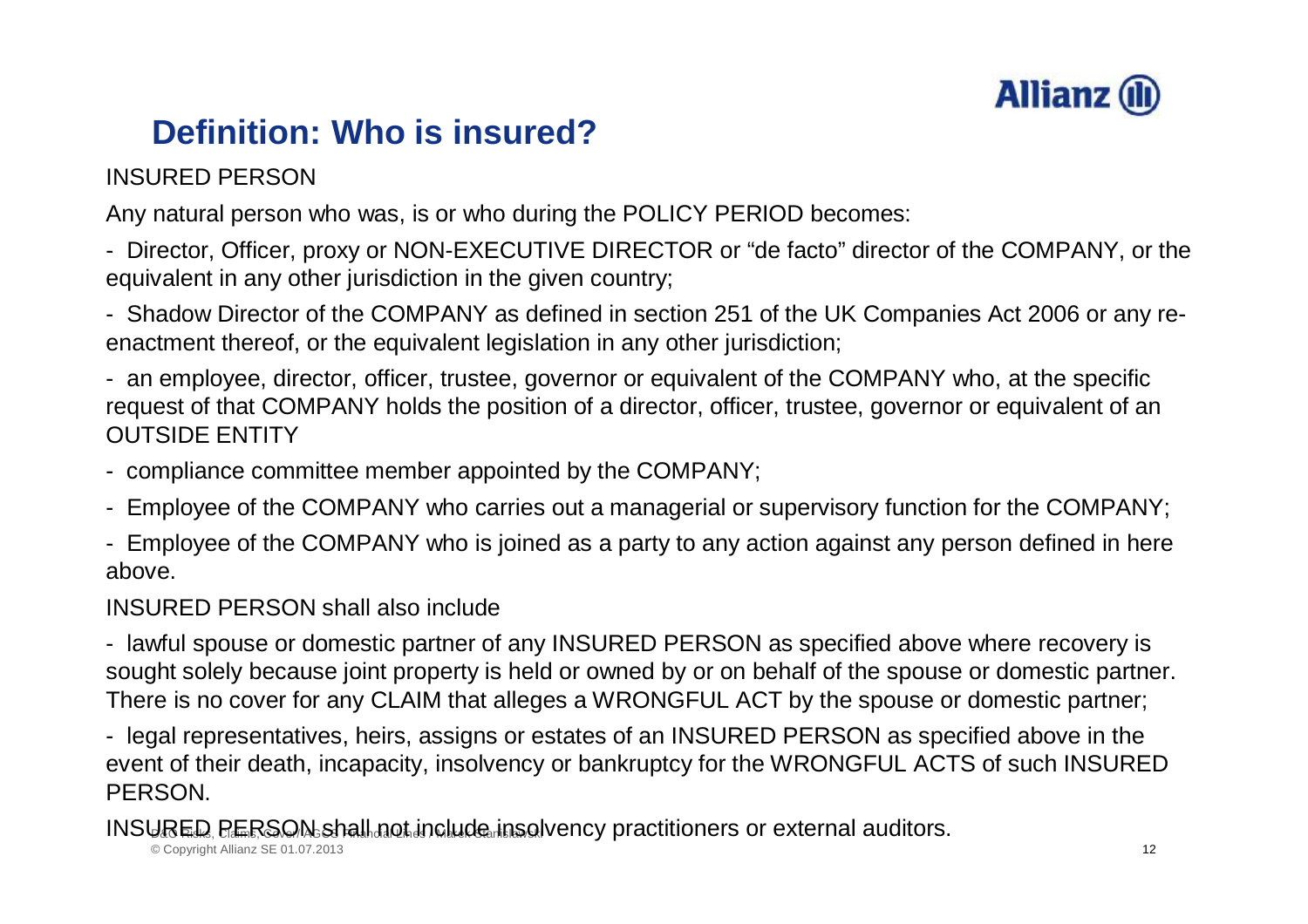

### **Basic Coverage**

- Side A Insurer reimburses losses of an Insured Person
- Side B Insurer reimburses losses of the Company for Claims against Insured Persons
- Side C Insurer reimburses losses of the Company in case of Securities Claim
- Non-executive directors special ADDITIONAL limit for Nonexecutive directors that could be used in case of exhaustion of the others available protections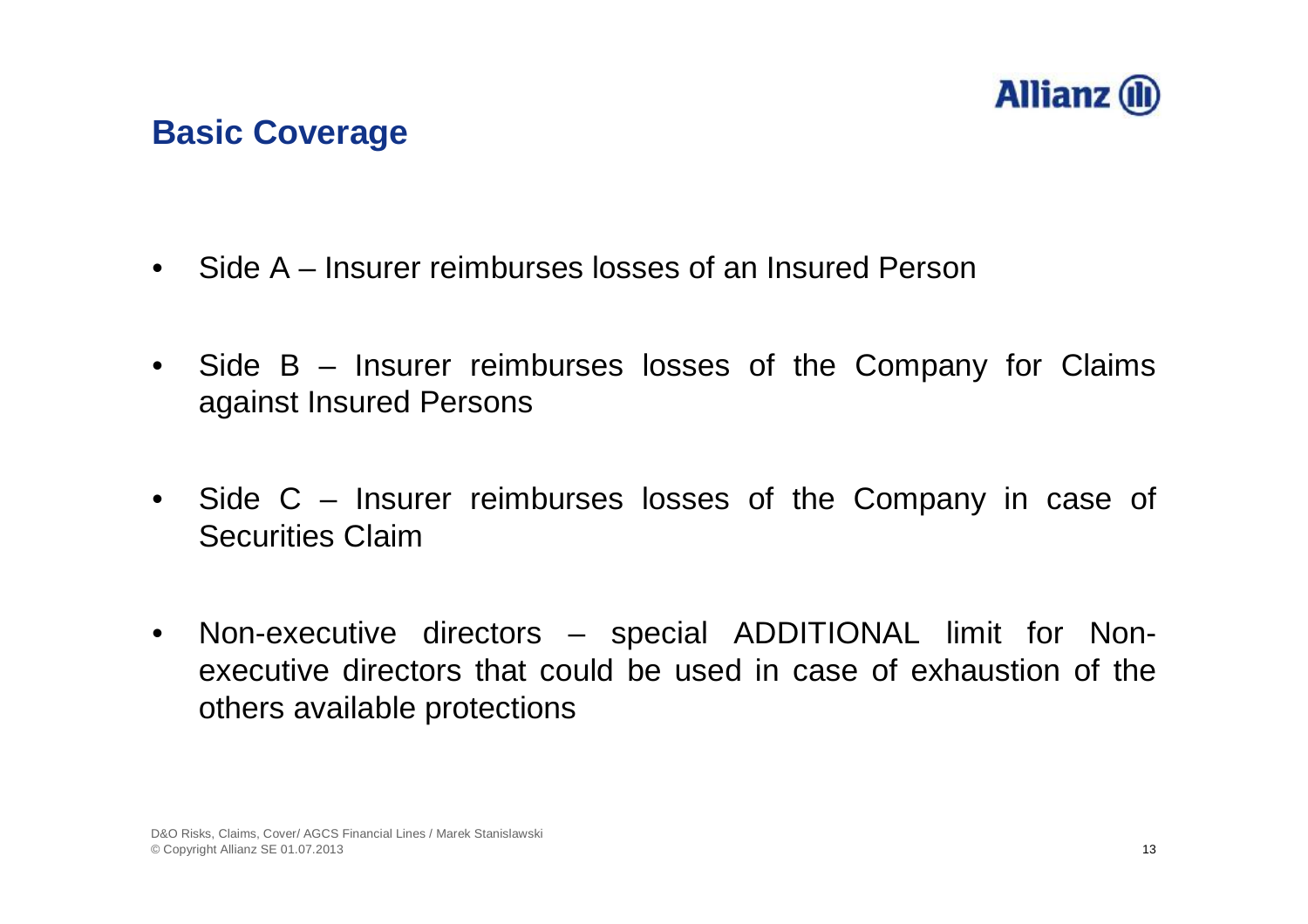

**Side A claim: mismanagement**

**Origin: Poland**

**Status: open**



A director of a UK branch office of a production company has been tasked with finding a new office building for the company. However he exceeded his competencies and rented the new location without approval from the mother company. The company claims his choice was not prudent enough and claims the difference between his negotiated rent and a lower rent from alternative location. The director claims he had an oral agreement to pursue this deal.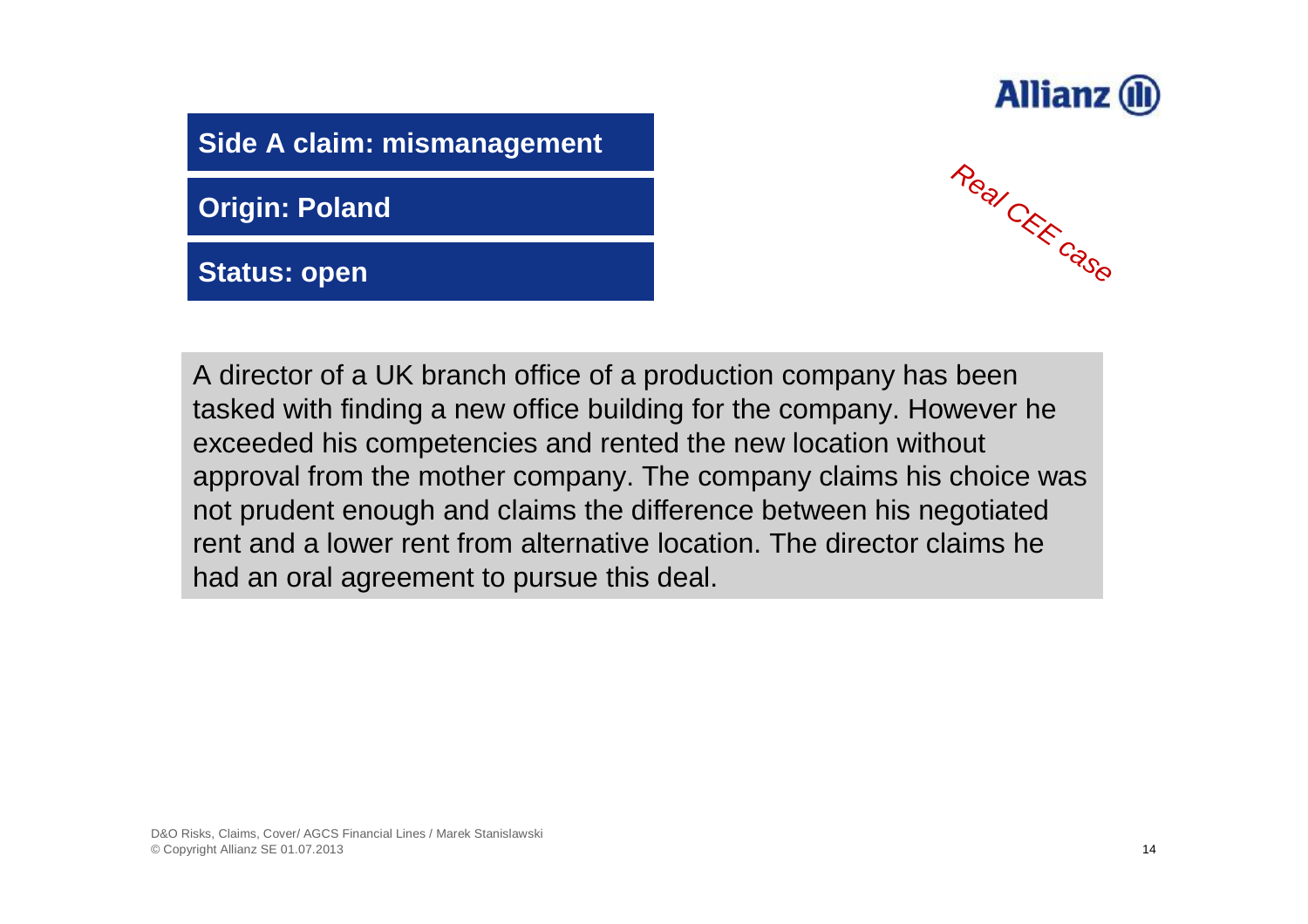

**Side A claim: misrepresentation**

**Origin: Hungary**

**Status: settlement of 2.25mln EUR**



A German company involved in steel and construction business claimed against the general manager of its subsidiary in Hungary who was accused of having caused a financial loss of 7 MIO EUR to the Hungarian subsidiary. The loss was allegedly a result of lack of reporting to the parent company, deviation in production from the figures of the production planning for the particular year and due to a peak in steel price that the general manager allegedly ignored. Settlement 2.25 MIO EUR.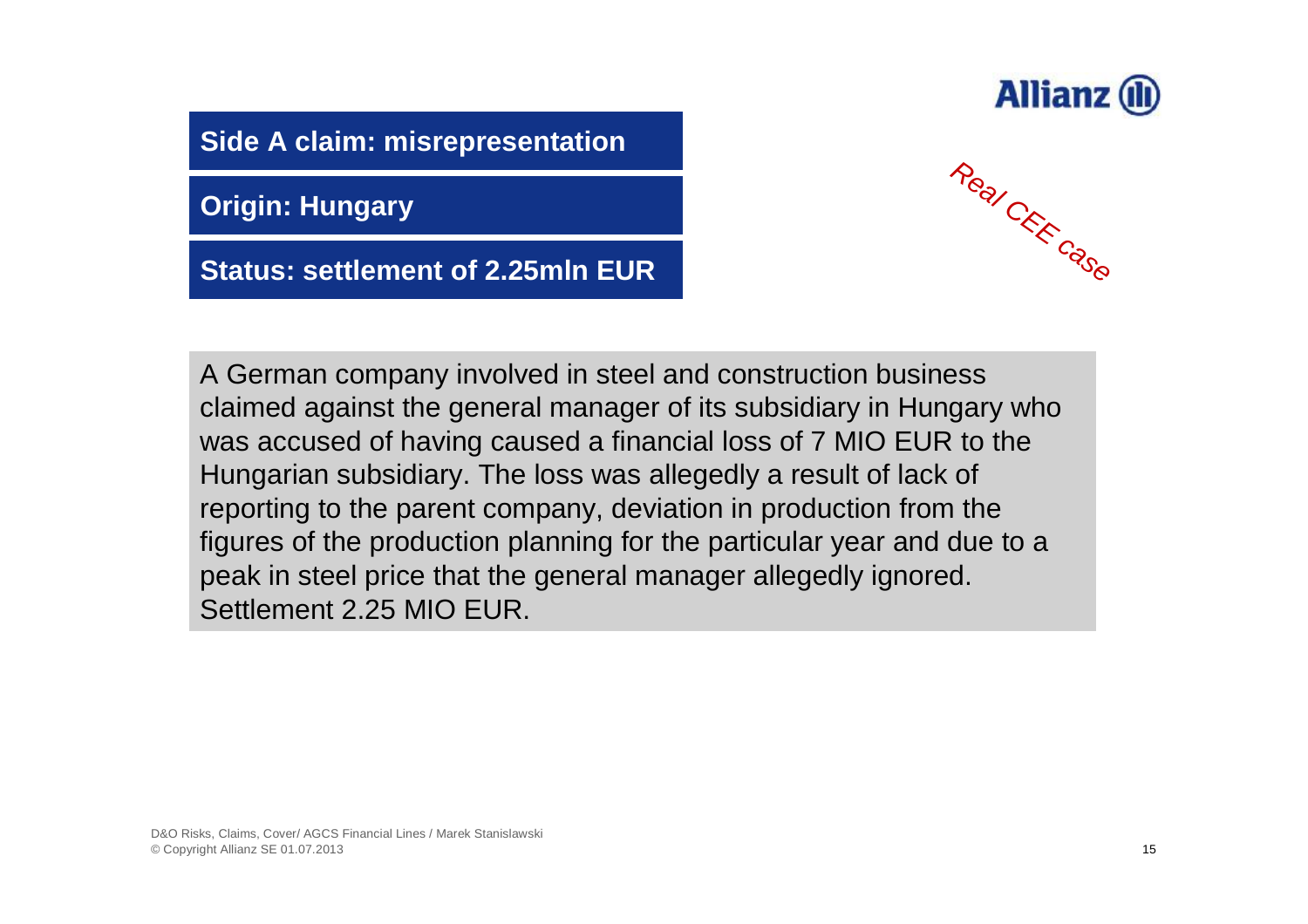

**Side A/B claim: reversed insolvency**

**Origin: Poland**

**Status: open**



D&Os of a Czech subsidiary of a CEE Oil&Gas company have twice filed for insolvency of a business contractor, which failed to fulfil it's financial obligations. The insolvency proceedings were not opened by the court upon this request but the filing for insolvency affected the business activities of the contractor, causing it to loose a number of contracts, finally actually resulting in insolvency of the ex-business contractor. The Contractor is claiming the D&Os for "harassment with insolvency proceedings" and is asking for damages and reimbursement of lost income.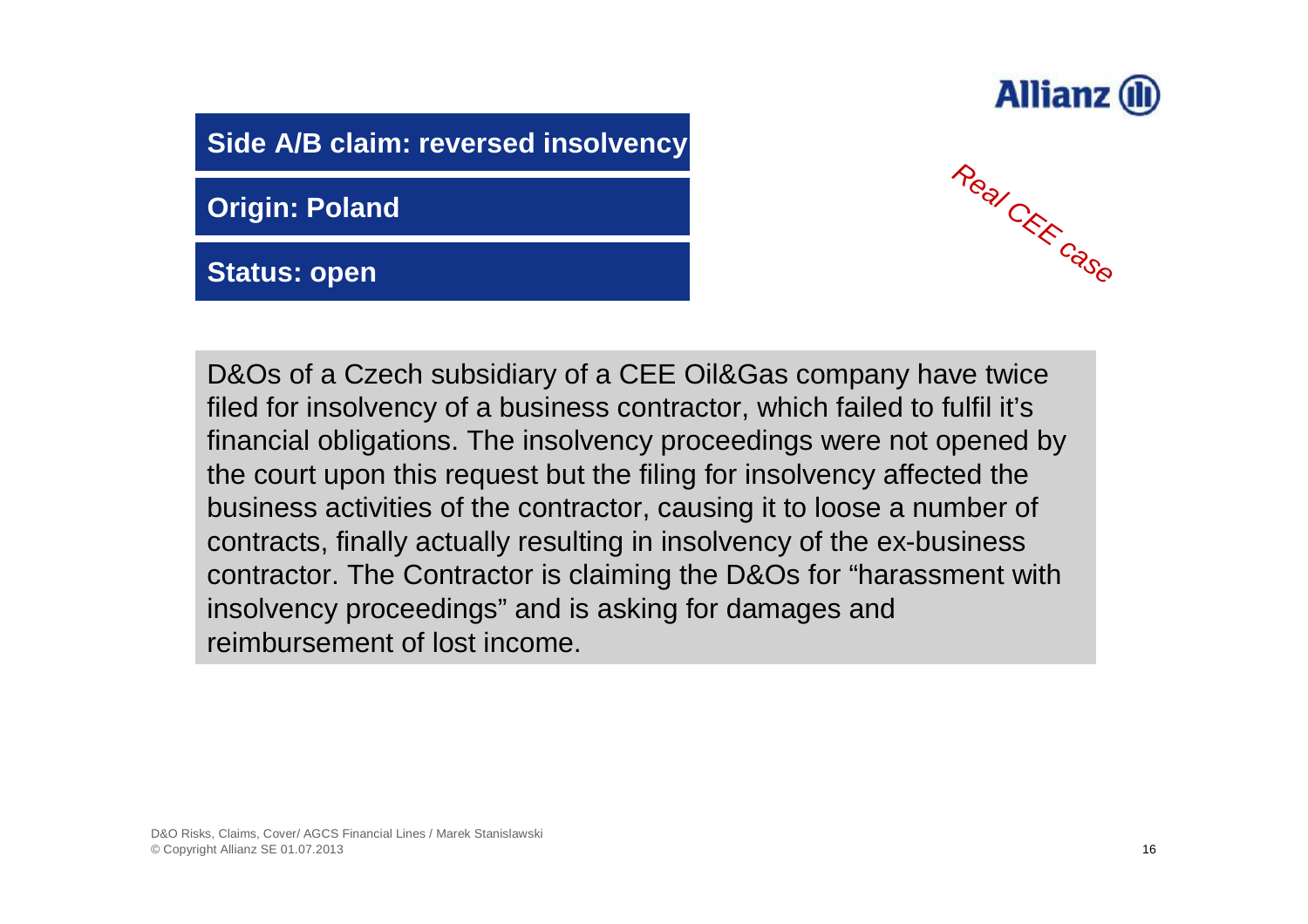

**Side C claim: IPO prospectus**

**Origin: Turkey**

**Status: settlement of USD 19,2mln**



A class action lawsuit was filed against a provider of mobile communication in Turkey alleging that the prospectus issued in connection with ist Initial Public Offering (IPO) contained false and misleading statements regarding the "churn rate" (indicates a precentage of customers disconnection from the network in a certain period). The lawsuit was settled, shareholders received a cash payment of USD 19,2 MIO.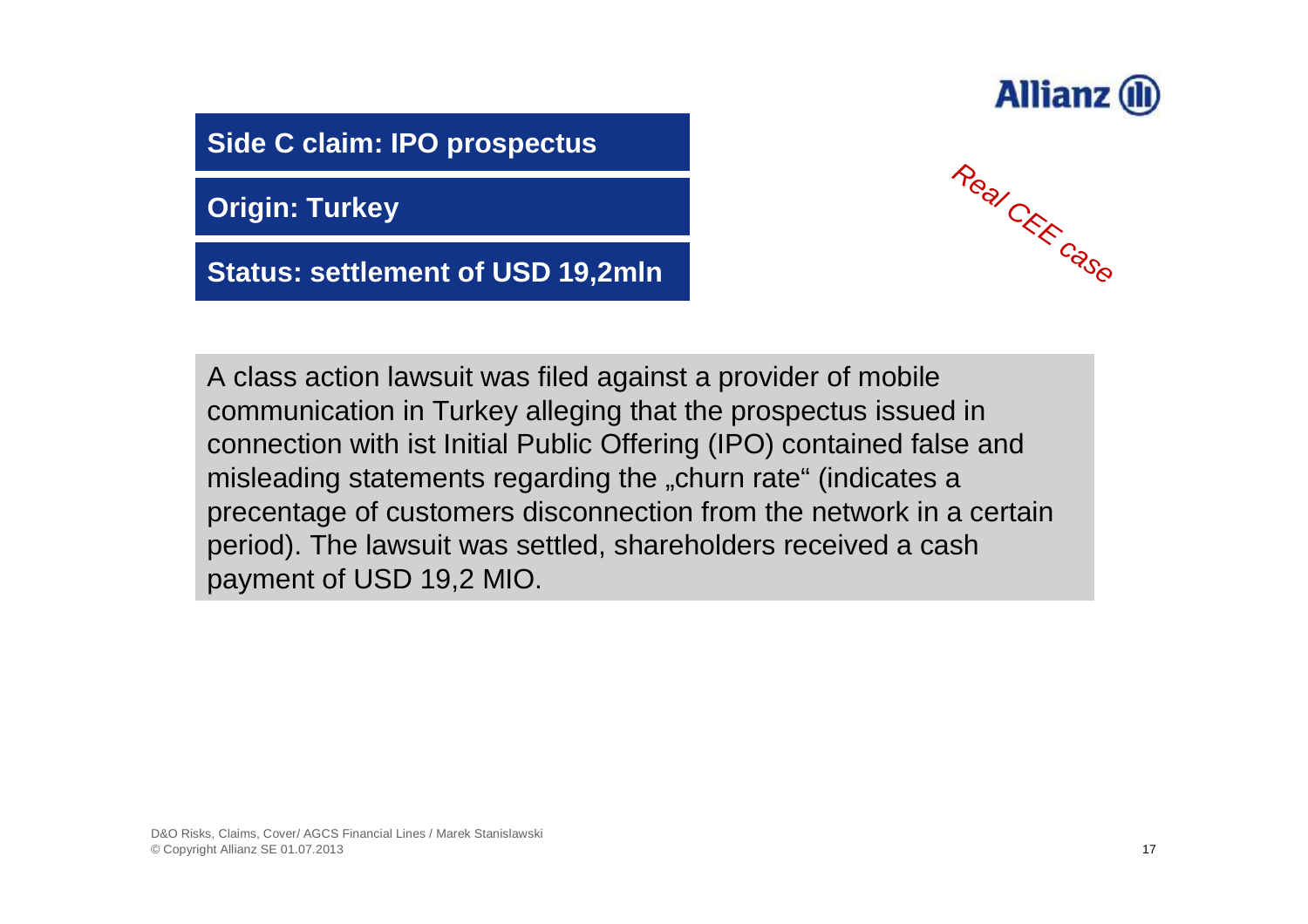

**Side A claim: breach of law / Inquiry**

**Origin: Czech Republic**

**Status: dormant**



A wine producer bought 2,6 MIO litres wine from a supplier. The wine was declared to have all necessary certificates. However, the food inspection authority fobade the sale of wine for drinking purposes (had to be sold for industrial ones) due to falsed certificates. The supplier filed for bankruptcy shortly thereafter. It seems there was a whole chain of companies involved in the sale of such wine with false certificates. The CEO is now being investigated as he allegedly should have been able to detect ther problem, neglected operational controls of the production and bought unnecessary amount of wine from one supplier. The amount claimed by the controlling shareholder is about 0,5 MIO EUR.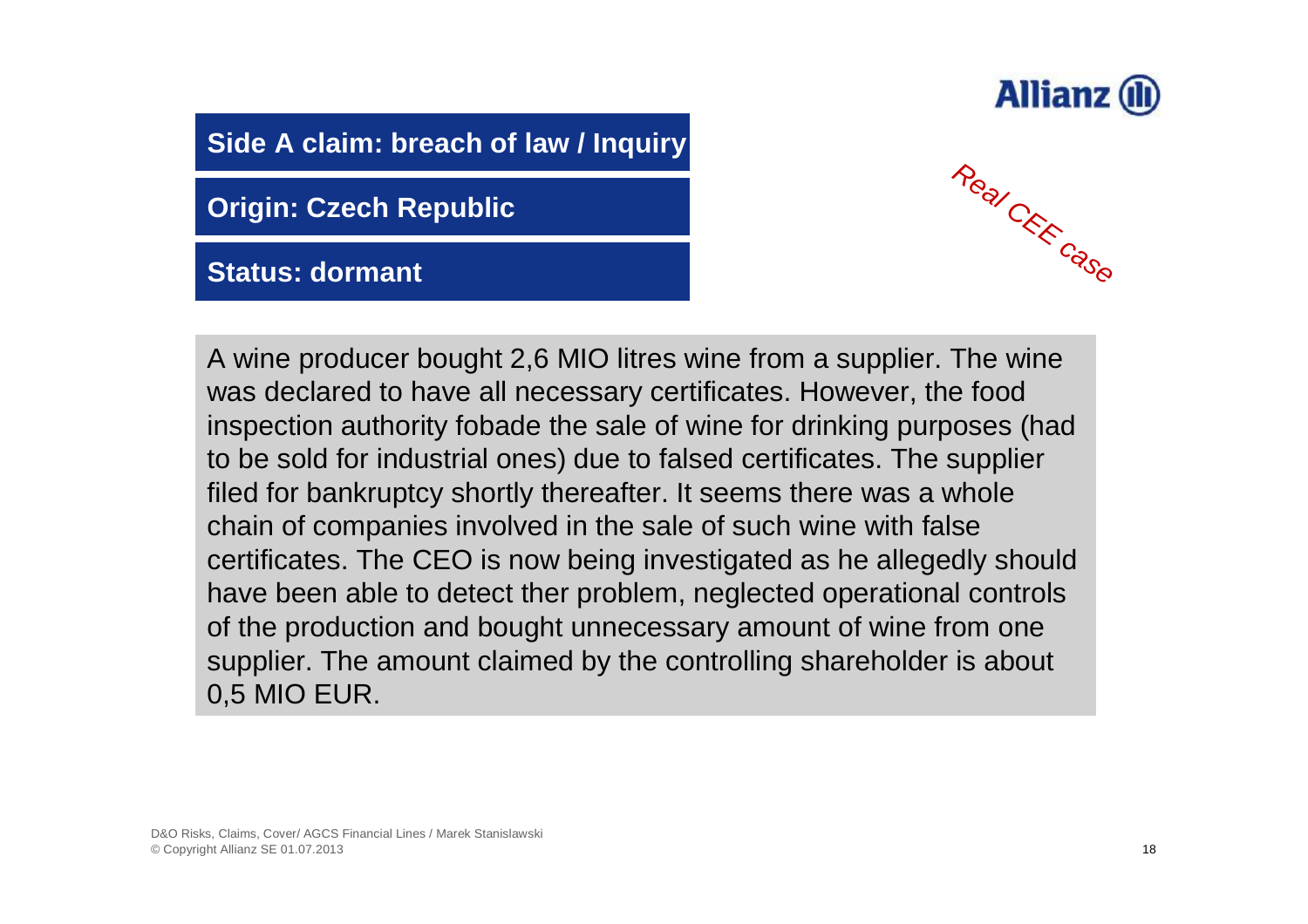

### **Side A claim: negligence**

**Origin: Kazakhstan**

**Status: open**



Two former directors of a large local company have been accused of insufficient care and dilligence after they acquired another local company, which turned out to be a muticulous fraud, designed to deceive the Isureds and pump money out of the Policyholder. After the takeover the new subsidiary turned out to carry nothing but an unsecured loan.

The claim was brought by a US minority shareholder under Rule 144a, the reserve for defence costs alone is currently 1,5mln EUR.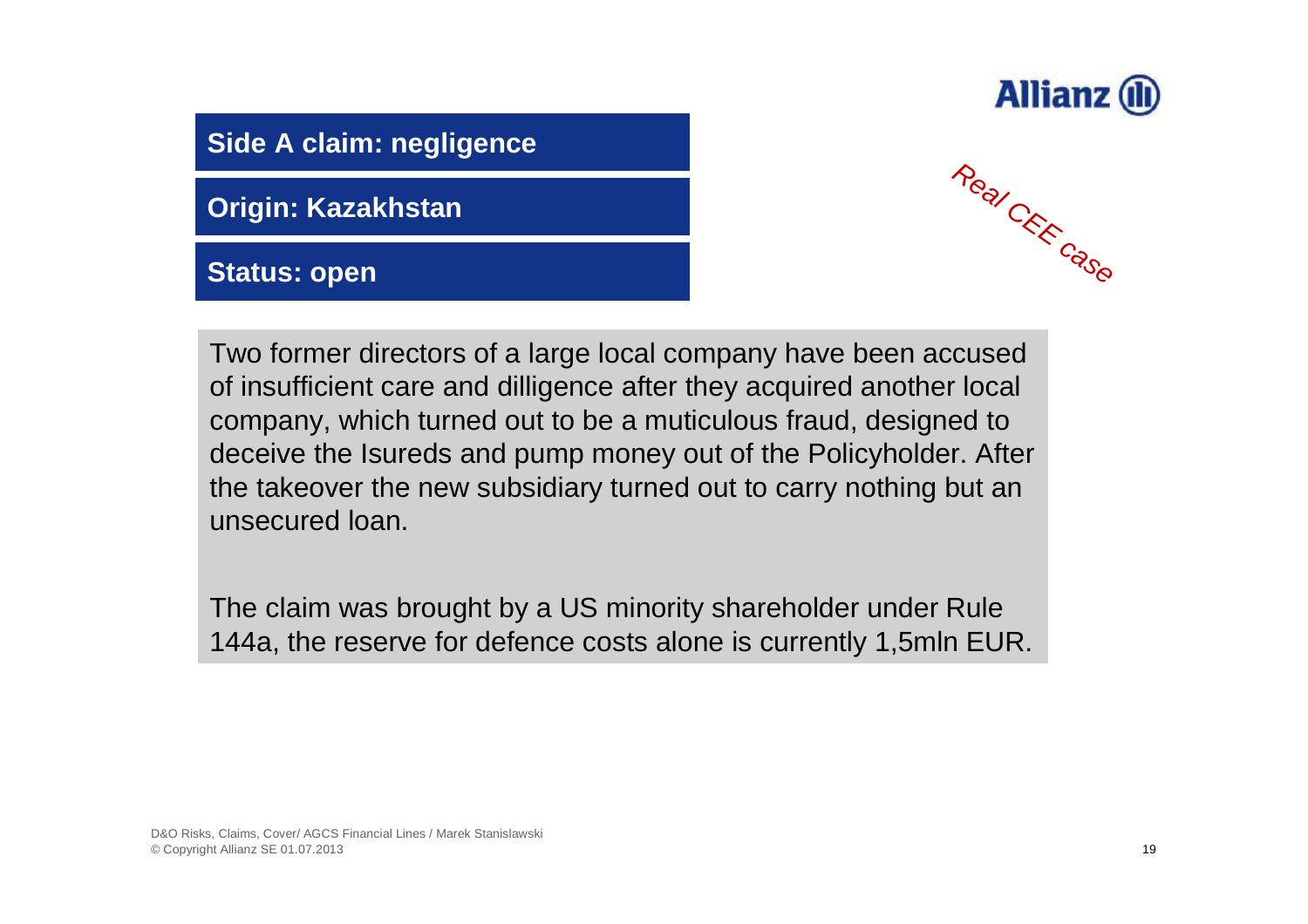

### **Policy Extensions**

### Selected extensions: prior and post Claim cover

- Loss mitigation  $-$  to reduce the potential loss from a Claim the policy will pay for loss mitigation advisor services.
- Emergency costs for the convenience of an Insured reasonable Defence costs could be incurred before written consent of the Insurer if this consent cannot be reasonably obtain.
- Image Repair cost Post Claim PR expenses to protect the image of Insured person
- Counseling service extension  $-$  the coverage include fees and expenses for psychiatrist, psychologist or counselor to treat stress, anxiety of such similar medical conditions resulting from a Claim.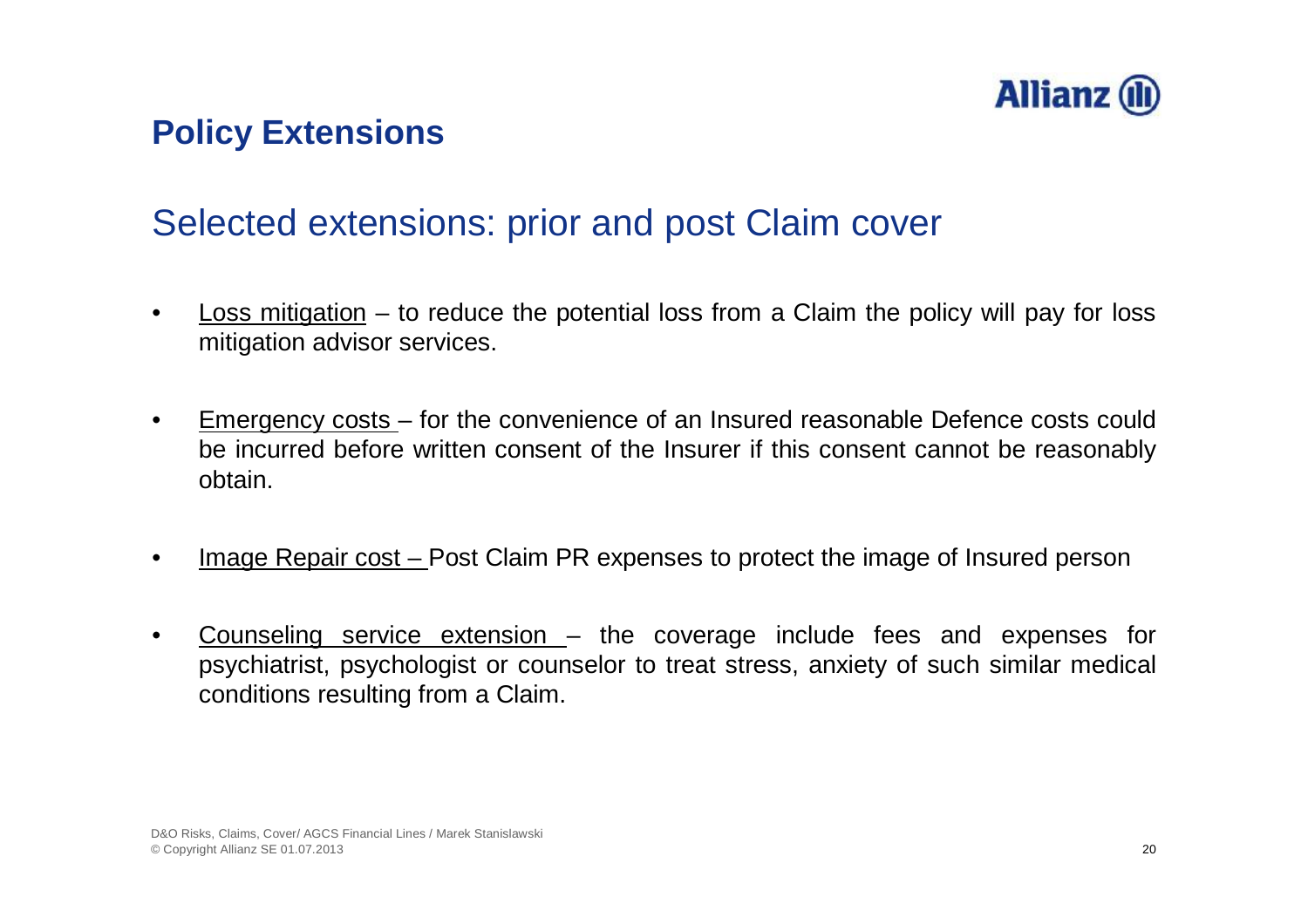

**Extension: Loss mitigation**

**Origin: Baltics**

**Status: payout of 25.000 EUR**



In April 2011, the Prosecutor's General Office launched 4 criminal proceedings on negligence in relation to electrical power disruptions in December 2010 and January 2011 which had caused emergency situation in several municipalities.

Reason for power disruption was heavy snowfalls and trees too close to the power supply lines destroying lines. Allegation was that the D&Os negligently did not chop down trees close to the power supply lines. We paid for costs of mitigation loss adjuster, investigations have been closed.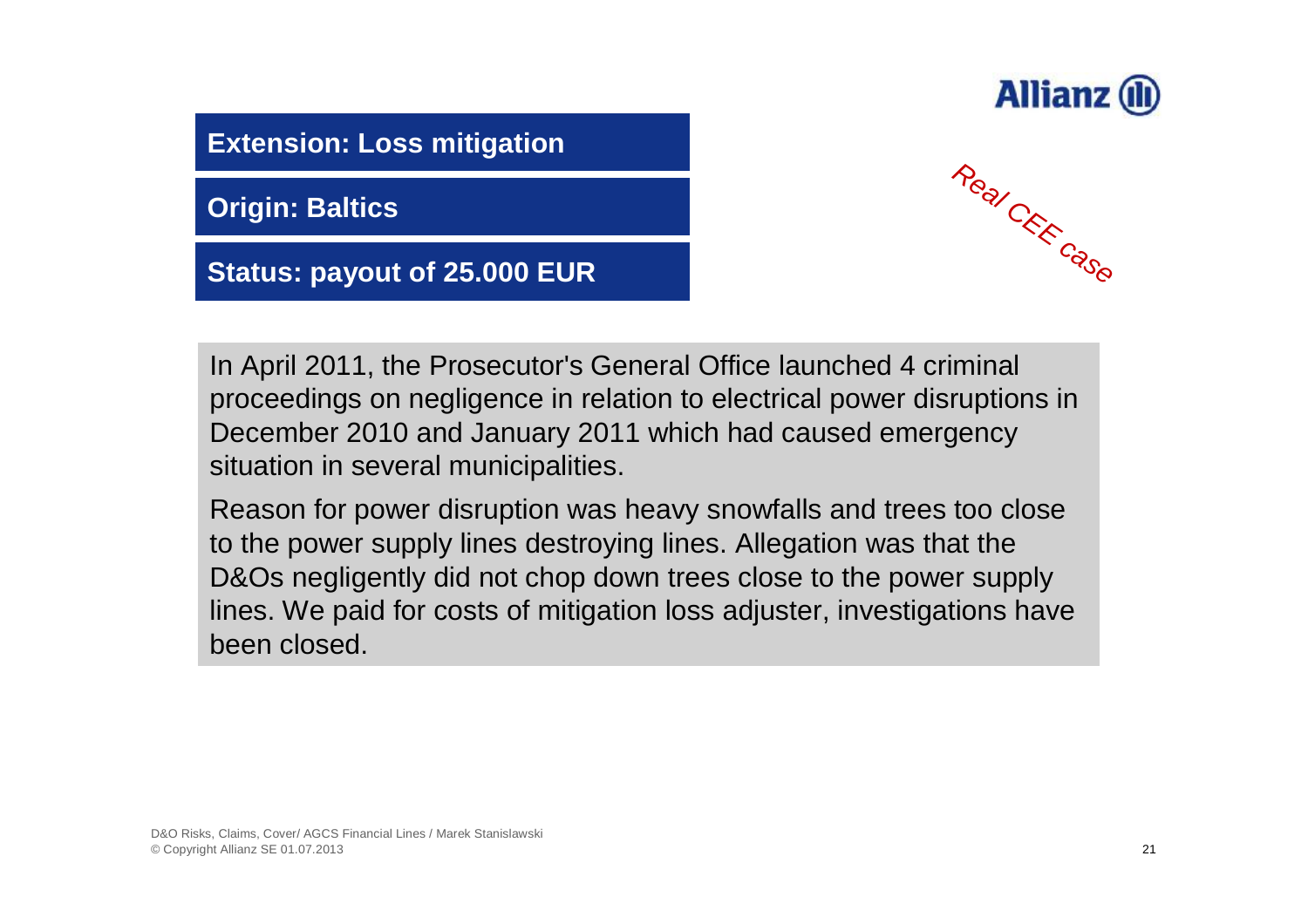

# **Agenda**

- **1** Overview of Directors and Officers risks
- **2** D&O: cover and applications
- **3 Recent developments**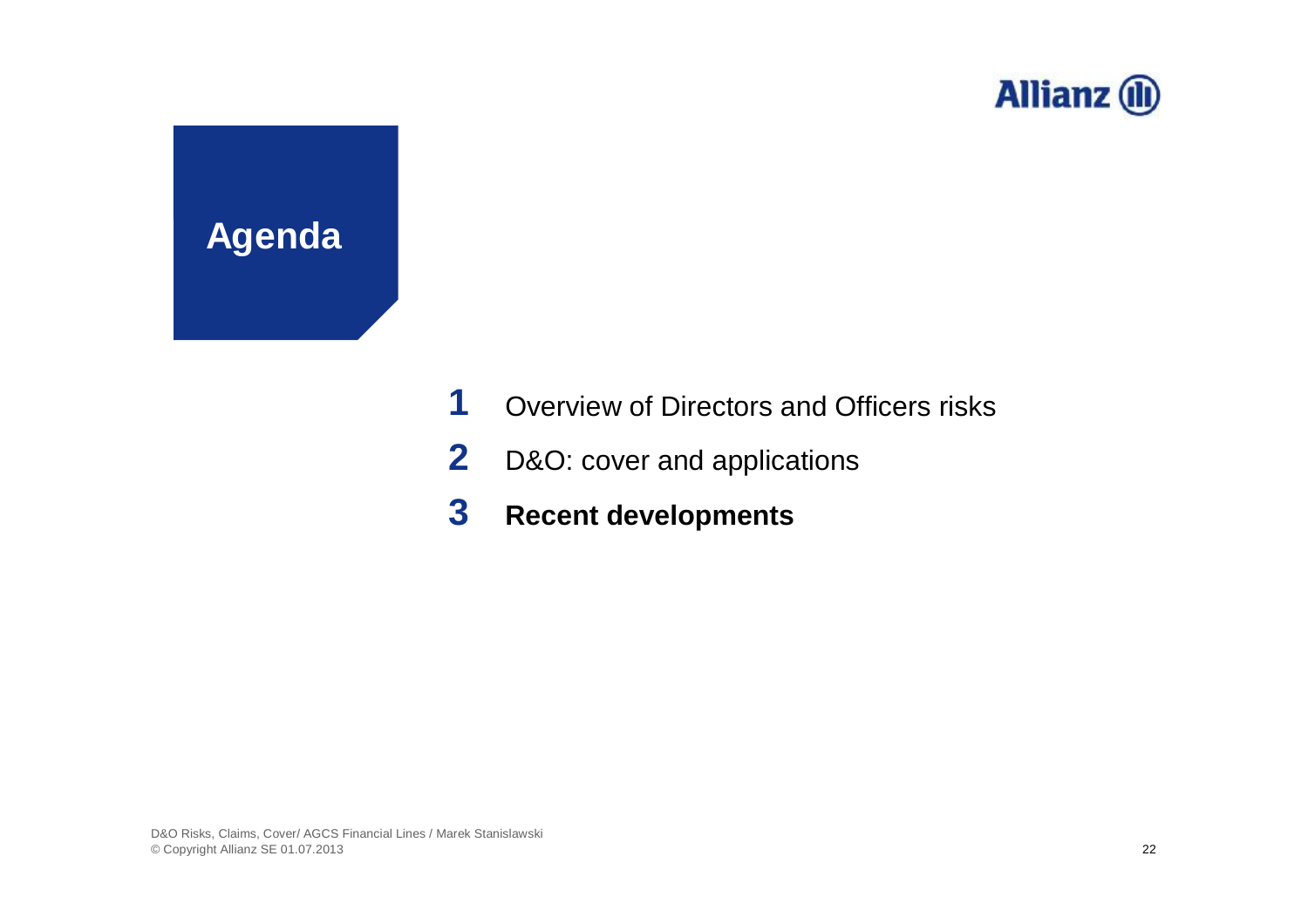

### **Rapid development of the D&O cover following the financial crisis.**

### D&O exclusions in 2010: D&O exclusions in 2012:

- Bodily Injury Property Damage (absolute)
- Professional Indemnity
- Product Liability
- Failure to maintain Insurance
- Pollution
- Asbestos
- Product Liability
- Intentional acts or Personal profit
- Insider dealing
- Major Shareholder
- Insured vs Insured
- Prior and Pending Litigation
- Employment Practice Liability
- Prospectus liability
- **Insolvency**
- **Fines**
- Pension Trusts
- Territorial Restrictions
- US Exclusions

- Bodily Injury Property Damage ("for")
- Pollution (IN US)
- Intentional acts or Personal profit
- Insured vs Insured (IN US)
- Prior and Pending Litigation
- Fines (Criminal fines)
- **Pension Trusts**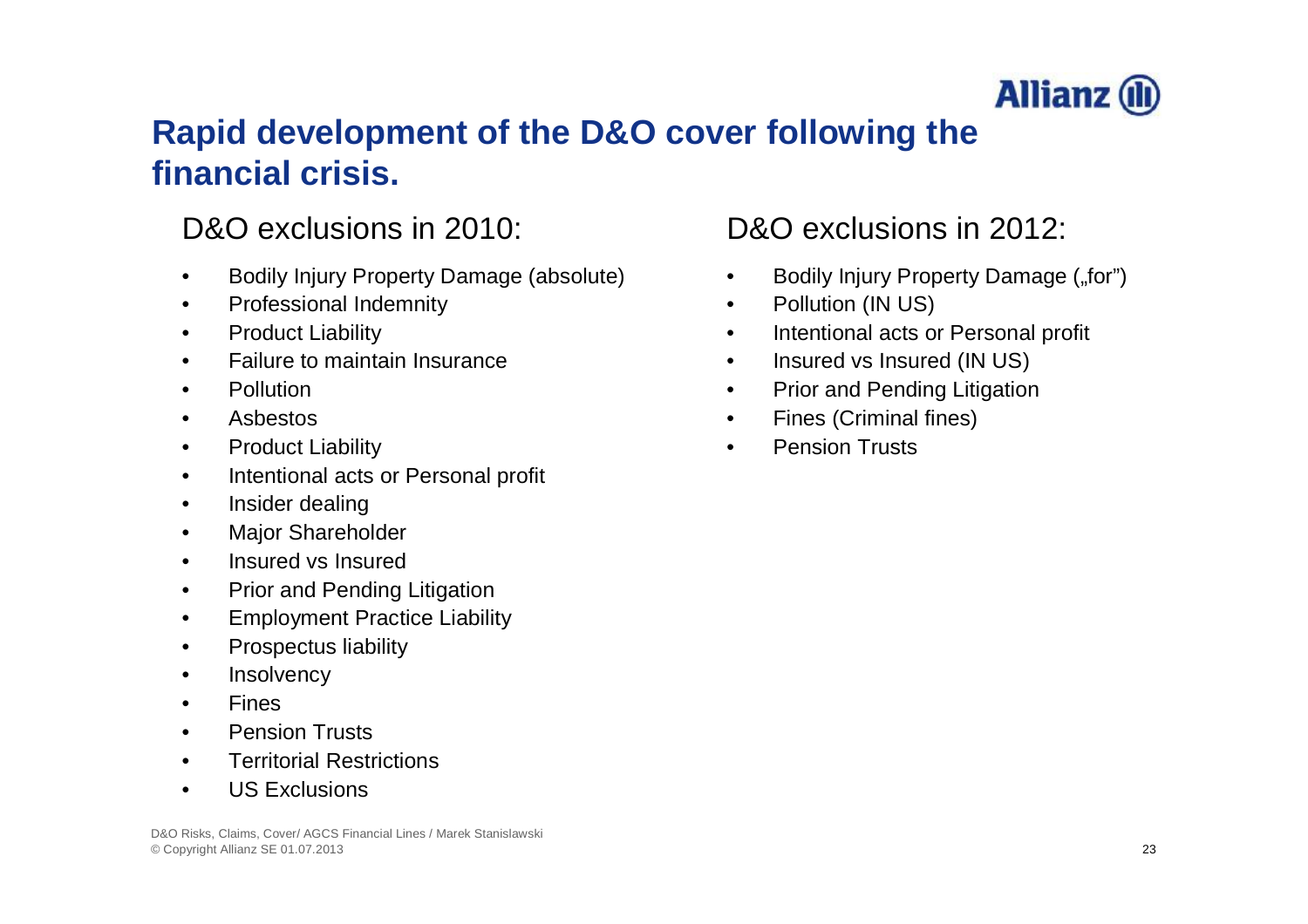

### **Newest claims scenarioes arising from cover broadening**

- •Certain CEE transportation company sued over wrongful act dating 70 years back (unlimited retroactive cover & "for" BIPD exclusion) *Real CEE case*
- •Group of employees accused of harassment (broadening Insured Person definition)
- •Joint Venture dragged into shareholders' dispute (extending cover to non-majority interests) Real C<sub>RK</sub><br>er to CRK<br>Case *Real CEE case*
- •Former manager of a foreign subsidiary fired and sued by the Policyholder, tapped into the policy on his own

**Does** ..broadest" **equal** "best" ?